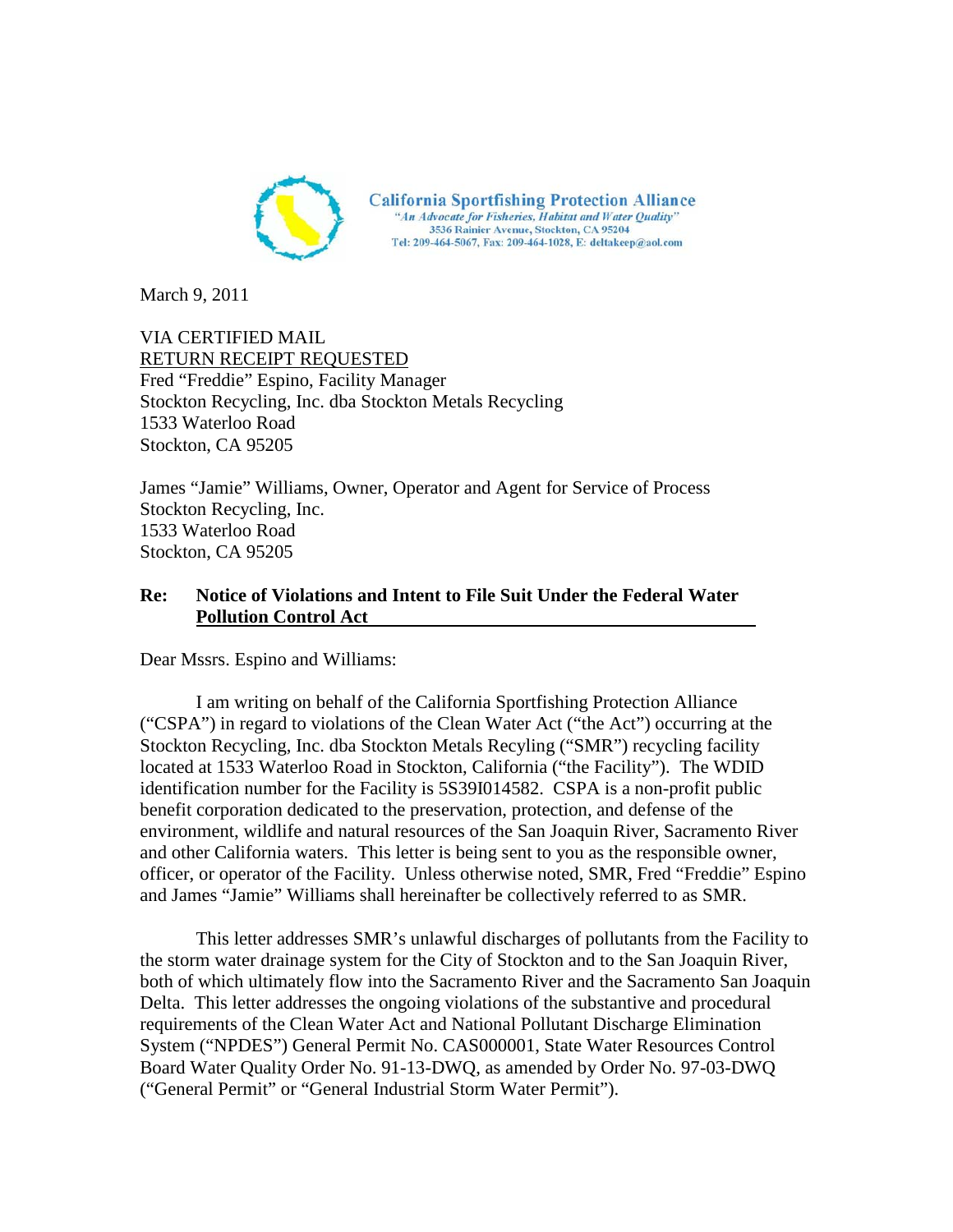Notice of Violation and Intent To File Suit March 9, 2011 Page 2 of 16

Section 505(b) of the Clean Water Act provides that sixty (60) days prior to the initiation of a civil action under Section 505(a) of the Act (33 U.S.C. § 1365(a)), a citizen must give notice of intent to file suit. Notice must be given to the alleged violator, the U.S. Environmental Protection Agency ("the EPA"), and the State in which the violations occur.

As required by the Clean Water Act, this Notice of Violation and Intent to File Suit provides notice of the violations that have occurred, and continue to occur, at the Facility. Consequently, SMR, Fred "Freddie" Espino and James "Jamie" Williams are hereby placed on formal notice by CSPA that, after the expiration of sixty (60) days from the date of this Notice of Violation and Intent to File Suit, CSPA intends to file suit in federal court against SMR, Fred "Freddie" Espino and James "Jamie" Williams under Section 505(a) of the Clean Water Act (33 U.S.C. § 1365(a)), for violations of the Clean Water Act and the General Permit. These violations are described more fully below.

### **I. Background.**

SMR owns and operates a recycling facility located in Stockton, California. The Facility is used to receive, store, handle and transport scrap metals, plastics, aluminum, cans, paper, cardboard and glass to other facilities for recycling. Other activities at the Facility include the handling, use and storage of hazardous wastes and the use and storage of heavy machinery and motorized vehicles, including trucks used to haul materials to, from and within the Facility.

Industrial facilities subject to regulation under the General Permit are required to file a Notice of Intent to Comply with the terms of the General Permit to Discharge Storm Water Associated with Industrial Activity ("NOI"). CSPA notes that the SMR's NOI on file for this Facility at the Central Valley Regional Water Quality Control Board office in Rancho Cordova was filed on or about September 11, 1998. The Facility is classified in that NOI as a facility that receives, processes, stores and/or transports scrap and waste materials under Standard Industrial Classification ("SIC") Code 5093 ("Processing, Reclaiming and Wholesale Distribution of Scrap and Waste Materials"). Further, CSPA notes that the NOI currently on file for the Facility may be deficient to the extent that it fails to accurately reflect the current physical conditions at the Facility. To wit, while the NOI reports that the Facility is only 20% impervious, a May 13, 2004 letter from Mr. Williams to the Regional Board reported that SMR was at that time considering expanding the Facility; if this contemplated expansion occurred and resulted in altering the impervious percentage at the Facility, SMR must file an amended NOI. Attachment 3 of the General Permit provides facility operators instructions relating to the filing of the required NOI and states, in relevant part: "[i]f the information provided on the NOI or site map changes, you should report the changes to the State Water Board using an NOI form." Accordingly, to the extent that the 1998 NOI may not reflect actual current conditions, SMR must file an amended NOI.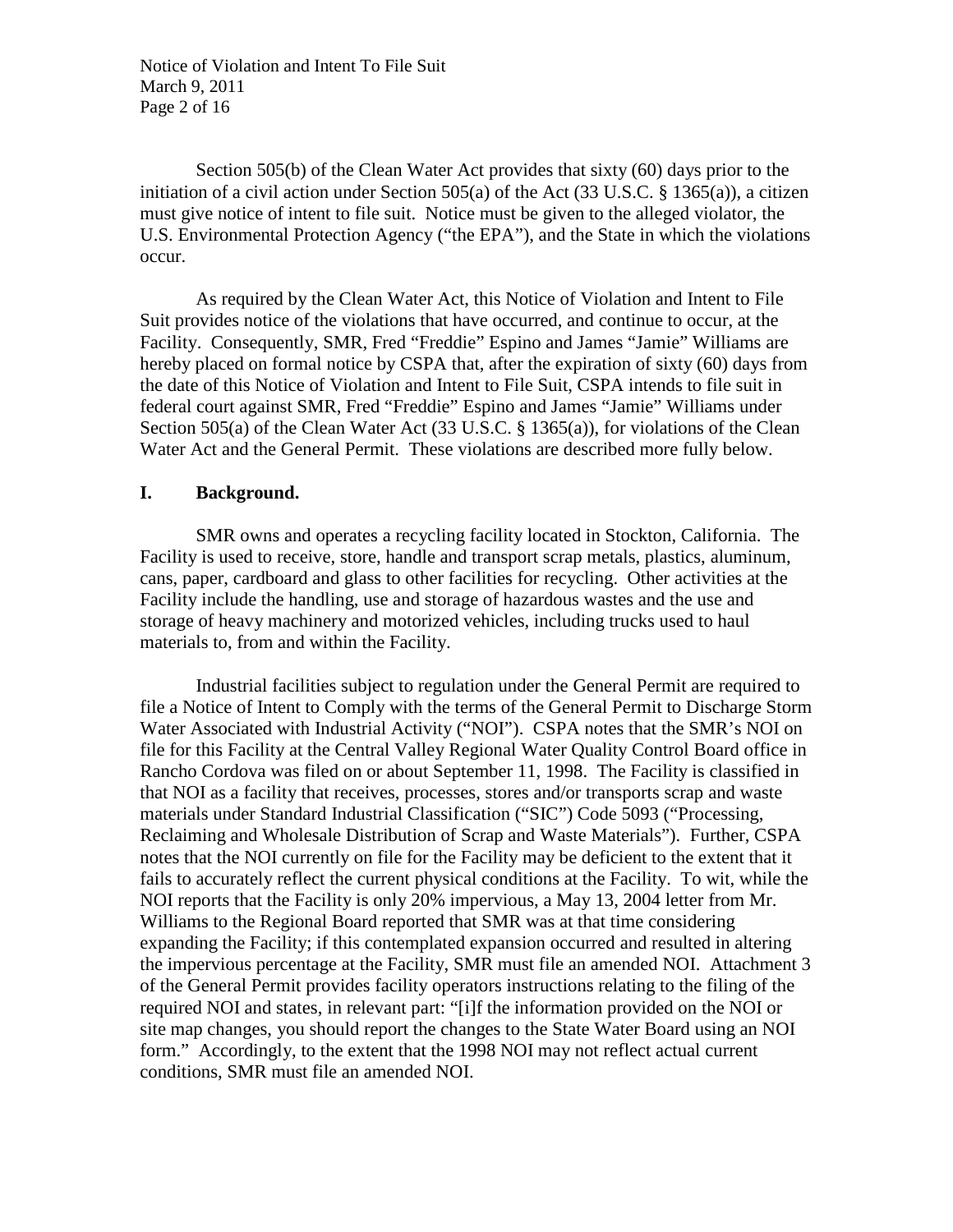Notice of Violation and Intent To File Suit March 9, 2011 Page 3 of 16

Setting that concern aside, SMR collects and discharges storm water from its industrial site of at least four (4) acres in size through at least two (2) discharge points to the storm water drainage system for the City of Stockton and to the San Joaquin River, both of which ultimately flow into the Sacramento River and the Sacramento-San Joaquin Delta ("the Delta"). The Delta, the San Joaquin River, the Sacramento River are waters of the United States within the meaning of the Clean Water Act.

The Central Valley Regional Water Quality Control Board (the "Regional Board" or "Board") has established water quality standards for the Sacramento River and the Delta in the "Water Quality Control Plan for the Sacramento River and San Joaquin River Basins," generally referred to as the Basin Plan. The Basin Plan includes a narrative toxicity standard which states that "[a]ll waters shall be maintained free of toxic substances in concentrations that produce detrimental physiological responses in human, plant, animal, or aquatic life." For the Delta, the Basin Plan establishes standards for several metals, including (at a hardness of 40 mg/L): arsenic  $-0.01$  mg/L; copper  $-0.01$ ; iron  $-0.3$  mg/L for iron; and zinc  $-0.1$  mg/L. *Id.* at III-3.00, Table IIII-1. The Basin Plan states that "[a]t a minimum, water designated for use as domestic or municipal supply (MUN) shall not contain lead in excess of 0.015 mg/L." *Id*. at III-3.00. The Basin Plan also provides that "[t]he pH shall not be depressed below 6.5 nor raised above 8.5." *Id*. at III-6.00. The Basin Plan also prohibits the discharges of oil and grease, stating that "[w]aters shall not contain oils, greases, waxes, or other materials in concentrations that cause nuisance, result in a visible film or coating on the surface of the water or on objects in the water, or otherwise adversely affect beneficial uses." *Id*. at III-5.00

The Basin Plan also provides that "[a]t a minimum, water designated for use as domestic or municipal supply (MUN) shall not contain concentrations of chemical constituents in excess of the maximum contaminant levels (MCLs)." *Id*. at III-3.0. The EPA has issued a recommended water quality criteria for aluminum for freshwater aquatic life protection of 0.087 mg/L. EPA has established a secondary MCL, consumer acceptance limit for aluminum of 0.05 mg/L to 0.2 mg/L. EPA has established a secondary MCL, consumer acceptance limit for zinc of 5 mg/L. EPA has established a primary MCL, consumer acceptance limit for the following: chromium  $-0.1 \text{ mg/L}$ ; copper – 1.3 mg/L; and lead – 0.0 (zero) mg/L. *See* http://www.epa.gov/safewater/ mcl.html. The California Department of Health Services has also established the following MCL, consumer acceptance levels: aluminum  $-1$  mg/L (primary) and 0.2 mg/L (secondary); chromium – 0.5 mg/L (primary); copper – 1.0 (secondary); iron – 0.3 mg/L; and zinc – 5 mg/L. *See* California Code of Regulations, title 22, §§ 64431, 64449.

EPA has also issued numeric receiving water limits for certain toxic pollutants in California surface waters, commonly known as the California Toxics Rule ("CTR"). 40 CFR §131.38. The CTR establishes the following numeric limits for freshwater surface waters: arsenic  $-0.34$  mg/L (maximum concentration) and  $0.150$  mg/L (continuous concentration); chromium (III) – 0.550 mg/L (maximum concentration) and 0.180 mg/L (continuous concentration); copper – 0.013 mg/L (maximum concentration) and 0.009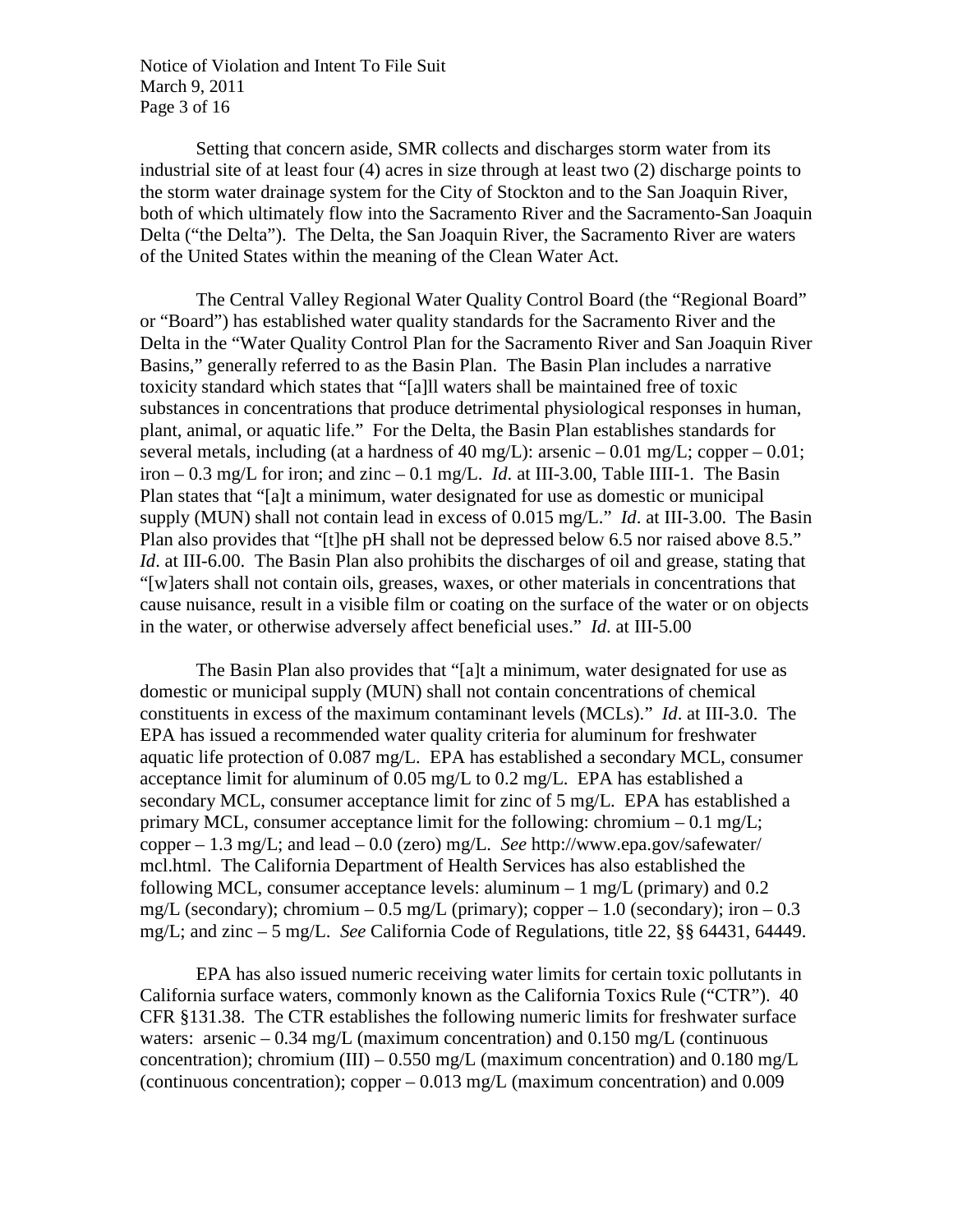Notice of Violation and Intent To File Suit March 9, 2011 Page 4 of 16

mg/L (continuous concentration); lead  $-0.065$  mg/L (maximum concentration) and 0.0025 mg/L (continuous concentration).

The Regional Board has also identified waters of the Delta as failing to meet water quality standards for unknown toxicity, electrical conductivity, numerous pesticides, and mercury. *See* http://www.swrcb.ca.gov/tmdl/docs/2002reg5303dlist.pdf. Discharges of listed pollutants into an impaired surface water may be deemed a "contribution" to the exceedance of CTR, a water quality standard, and may indicate a failure on the part of a discharger to implement adequate storm water pollution control measures. *See Waterkeepers Northern Cal. v. Ag Indus. Mfg., Inc.*, 375 F.3d 913, 918 (9th Cir. 2004); *see also Waterkeepers Northern Cal. v. Ag Indus. Mfg., Inc.*, 2005 WL 2001037 at \*3, 5 (E.D. Cal., Aug. 19, 2005) (finding that a discharger covered by the General Industrial Storm Water Permit was "subject to effluent limitation as to certain pollutants, including zinc, lead, copper, aluminum and lead" under the CTR).

The General Permit incorporates benchmark levels established by EPA as guidelines for determining whether a facility discharging industrial storm water has implemented the requisite best available technology economically achievable ("BAT") and best conventional pollutant control technology ("BCT"). The following benchmarks have been established for pollutants discharged by SMR: pH – 6.0-9.0; total suspended solids – 100 mg/L; oil & grease – 15.0 mg/L; chemical oxygen demand – 120 mg/L; iron  $-1.0$  mg/L; aluminum  $-0.75$  mg/L; zinc  $-0.117$  mg/L; and, copper  $-0.0636$  mg/L. The State Water Quality Control Board has also proposed adding a benchmark level for specific conductance of 200 µmhos/cm. Additional EPA benchmark levels have been established for other parameters that CSPA believes are being discharged from the Facility, including but not limited to, arsenic  $-0.16854$  mg/L; cadmium  $-0.0159$  mg/L; cyanide – 0.0636 mg/L; lead – 0.0816 mg/L; mercury – 0.0024 mg/L; and, silver – 0.0318 mg/L.

### **II. SMR is Violating the Act by Discharging Pollutants From the Facility to Waters of the United States**

Under the Act, it is unlawful to discharge pollutants from a "point source" to navigable waters without obtaining and complying with a permit governing the quantity and quality of discharges. *Trustees for Alaska v. EPA*, 749 F.2d 549, 553 (9th Cir. 1984). Section 301(a) of the Clean Water Act prohibits "the discharge of any pollutants by any person . . ." except as in compliance with, among other sections of the Act, Section 402, the NPDES permitting requirements. 33 U.S.C. § 1311(a). The duty to apply for a permit extends to "[a]ny person who discharges or proposes to discharge pollutants. . . ." 40 C.F.R. § 122.21(a).

The term "discharge of pollutants" means "any addition of any pollutant to navigable waters from any point source." 33 U.S.C. § 1362(12). Pollutants are defined to include, among other examples, a variety of metals, chemical wastes, biological materials, heat, rock, and sand discharged into water. 33 U.S.C. § 1362(6). A point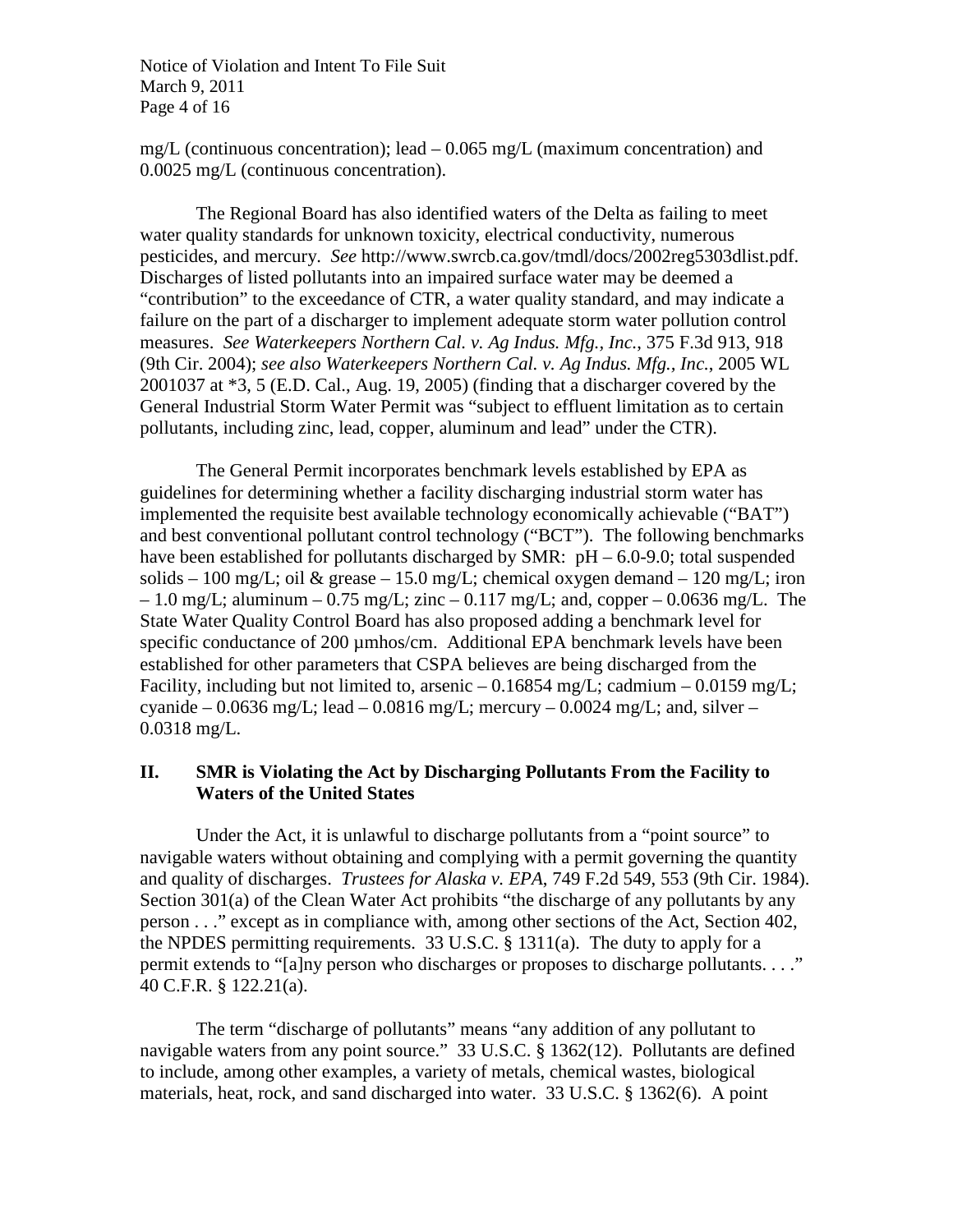Notice of Violation and Intent To File Suit March 9, 2011 Page 5 of 16

source is defined as "any discernable, confined and discrete conveyance, including but not limited to any pipe, ditch, channel, tunnel, [or] conduit . . . from which pollutants are or may be discharged." 33 U.S.C. § 1362(14). An industrial facility that discharges pollutants into a navigable water is subject to regulation as a "point source" under the Clean Water Act. *Comm. to Save Mokelumne River v. East Bay Mun. Util. Dist.*, 13 F.3d 305, 308 (9th Cir. 1993). "Navigable waters" means "the waters of the United States." 33 U.S.C. § 1362(7). Navigable waters under the Act include man-made waterbodies and any tributaries or waters adjacent to other waters of the United States. *See Headwaters, Inc. v Talent Irrigation Dist.*, 243 F.3d 526, 533 (9th Cir. 2001).

The San Joaquin River, the Sacramento River and the Sacramento-San Joaquin Delta are waters of the United States. Accordingly, SMR's discharges of storm water containing pollutants from the Facility are discharges to waters of the United States.

CSPA is informed and believes, and thereupon alleges, that SMR has discharged and is discharging pollutants from the Facility to waters of the United States every day that there has been or will be any measurable flow of water from the Facility for the last five years. Each discharge on each separate day is a separate violation of Section 301(a) of the Act, 33 U.S.C. § 1311(a). These unlawful discharges are ongoing. Consistent with the five-year statute of limitations applicable to citizen enforcement actions brought pursuant to the federal Clean Water Act, SMR is subject to penalties for violations of the Act since March 9, 2006.

### **III. Pollutant Discharges in Violation of the NPDES Permit.**

SMR has violated and continues to violate the terms and conditions of the General Permit. Section 402(p) of the Act prohibits the discharge of storm water associated with industrial activities, except as permitted under an NPDES permit such as the General Permit. 33 U.S.C. § 1342. The General Permit prohibits any discharges of storm water associated with industrial activities that have not been subjected to BAT or BCT. Effluent Limitation B(3) of the General Permit requires dischargers to reduce or prevent pollutants in their storm water discharges through implementation of BAT for toxic and nonconventional pollutants and BCT for conventional pollutants. BAT and BCT include both nonstructural and structural measures. General Permit, Section A(8). Conventional pollutants are TSS, O&G, pH, biochemical oxygen demand ("BOD"), and fecal coliform. 40 C.F.R. § 401.16. All other pollutants are either toxic or nonconventional. *Id*.; 40 C.F.R. § 401.15.

Further, Discharge Prohibition A(1) of the General Permit provides: "Except as allowed in Special Conditions (D.1.) of this General Permit, materials other than storm water (non-storm water discharges) that discharge either directly or indirectly to waters of the United States are prohibited. Prohibited non-storm water discharges must be either eliminated or permitted by a separate NPDES permit." Special Conditions D(1) of the General Permit sets forth the conditions that must be met for any discharge of non-storm water to constitute an authorized non-storm water discharge.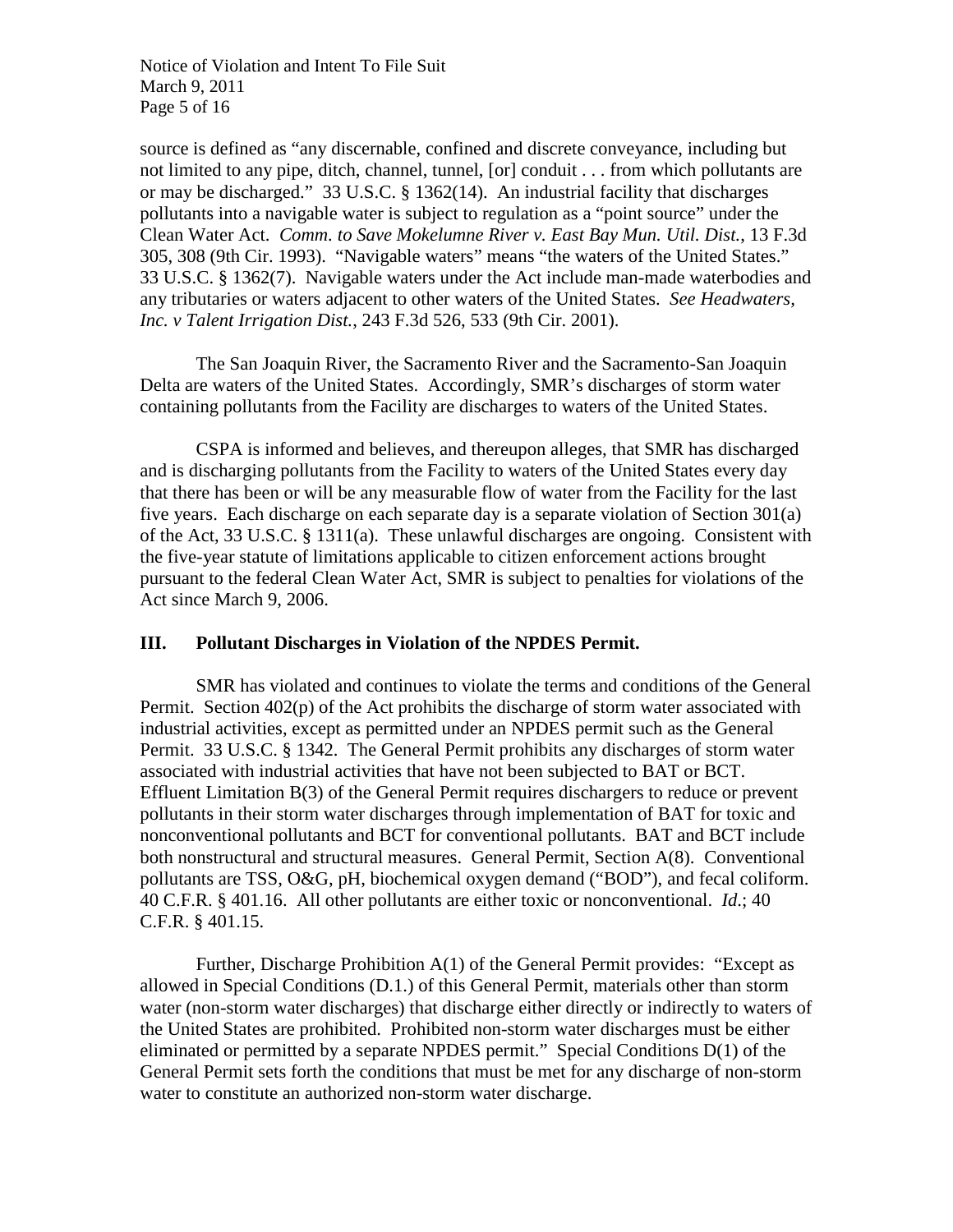Notice of Violation and Intent To File Suit March 9, 2011 Page 6 of 16

Receiving Water Limitation C(1) of the General Permit prohibits storm water discharges and authorized non-storm water discharges to surface or groundwater that adversely impact human health or the environment. Receiving Water Limitation C(2) of the General Permit also prohibits storm water discharges and authorized non-storm water discharges that cause or contribute to an exceedance of any applicable water quality standards contained in a Statewide Water Quality Control Plan or the applicable Regional Board's Basin Plan.

As recently as October 23, 2009, the Regional Water Quality Control Board, Region 5, sent SMR a letter ("the October 2009 letter") conveying its conclusion that, among other things, SMR's 2008-2009 Annual Report contained evidence that the BMPs then in effect were not sufficient to reduce pollutant concentrations below EPA benchmark levels. The October 2010 letter informed SMR that its 2009-2010 Annual Report indicated storm water samples in excess of US EPA benchmark values for certain parameters. Based on this evidence, the Board ordered SMR to: (1) Review previously submitted Annual Reports and identify the number of consecutive years that the Facility has exceeded benchmark levels; (2) Identify sources of pollutants at the Facility that contributed to the exceedances; (3) Review current BMPs; (4) Modify existing BMPs or implement additional BMPs to reduce or eliminate discharge of pollutants; and (5) modify the SWPPP and Monitoring Plan for the Facility and maintain a copy of these required documents at the Facility. Finally, the Board ordered SMR to respond to these concerns by providing the Board a written response by no later than December 1, 2009.

Based on its review of available public documents, CSPA is informed and believes: (1) that SMR failed to provide the Board the ordered written response by December 1, 2009; (2) that SMR continues to discharge these very same pollutants in excess of benchmarks; and, (3) that SMR has failed to implement BMPs adequate to bring its discharge of these and other pollutants in compliance with the General Permit. SMR's ongoing violations are discussed further below.

## **A. SMR Has Discharged Storm Water Containing Pollutants in Violation of the Permit.**

SMR has discharged and continues to discharge stormwater with unacceptable levels of Total Suspended Solids (TSS), Specific Conductivity (SC), Oil and Grease (O&G), Aluminum (Al), Copper (Cu), Iron (Fe) and Zinc (Zn) in violation of the General Permit. These high pollutant levels have been documented during significant rain events, including the rain events indicated in the table of rain data attached hereto as Attachment A. SMR's Annual Reports and Sampling and Analysis Results confirm discharges of materials other than storm water and specific pollutants in violation of the Permit provisions listed above. Self-monitoring reports under the Permit are deemed "conclusive evidence of an exceedance of a permit limitation." *Sierra Club v. Union Oil*, 813 F.2d 1480, 1493 (9th Cir. 1988).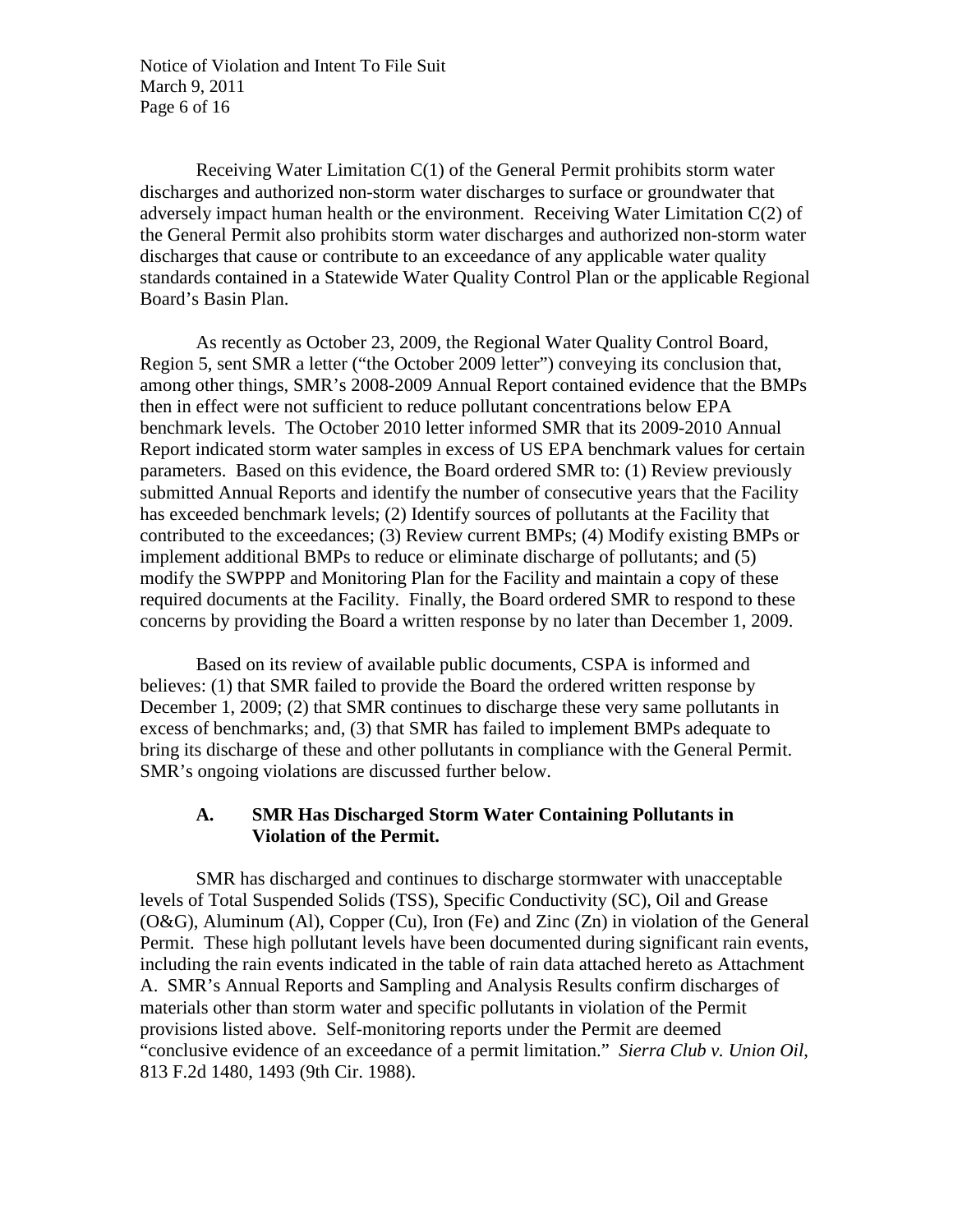Notice of Violation and Intent To File Suit March 9, 2011 Page 7 of 16

The following discharges of pollutants from the Facility have violated Discharge Prohibitions  $A(1)$  and  $A(2)$  and Receiving Water Limitations  $C(1)$  and  $C(2)$  of the General Industrial Storm Water Permit:

## **1. Discharges of Storm Water Containing Specific Conductivity (SC) at Levels in Excess of Proposed EPA Benchmark Value**

| <b>Date</b> | <b>Sampling</b><br><b>Location</b> | <b>Parameter</b> | <b>Concentration</b><br>in Discharge | <b>Proposed</b><br><b>Benchmark</b><br><b>Value</b> |
|-------------|------------------------------------|------------------|--------------------------------------|-----------------------------------------------------|
| 03/14/2006  | West Storm<br>Drain                | <b>SC</b>        | $454 \mu$ mhos/cm                    | $200 \mu$ mhos/cm                                   |

# **2. Discharges of Storm Water Containing Oil and Grease (O&G) at Concentrations in Excess of Applicable EPA Benchmark Value**

| Date       | <b>Sampling</b><br><b>Location</b> | <b>Parameter</b> | <b>Concentration</b><br>in Discharge | <b>EPA Benchmark</b><br>Value |
|------------|------------------------------------|------------------|--------------------------------------|-------------------------------|
| 12/18/2007 | North<br><b>Storm Drain</b>        | O&G              | $30 \text{ mg/L}$                    | $15 \text{ mg/L}$             |

## **3. Discharges of Storm Water Containing Iron (Fe) at Concentrations in Excess of Applicable EPA Benchmark Value**

| Date       | <b>Sampling</b><br><b>Location</b> | <b>Parameter</b> | <b>Concentration</b><br>in Discharge | <b>EPA</b><br><b>Benchmark</b><br><b>Value</b> |
|------------|------------------------------------|------------------|--------------------------------------|------------------------------------------------|
| 12/19/2008 | North Storm<br>Drain               | Fe               | $4.97 \text{ mg/L}$                  | $1.0 \text{ mg/L}$                             |
| 12/18/2007 | North Storm<br>Drain               | Fe               | $2.26 \text{ mg/L}$                  | $1.0 \text{ mg/L}$                             |
| 03/14/2006 | <b>West Storm</b><br>Drain         | Fe               | $2.18 \text{ mg/L}$                  | $1.0 \text{ mg/L}$                             |

# **4. Discharges of Storm Water Containing Aluminum (Al) at Concentrations in Excess of Applicable EPA Benchmark Value**

| Date       | <b>Sampling</b><br><b>Location</b> | <b>Parameter</b> | <b>Concentration</b><br>in Discharge | <b>Proposed</b><br><b>Benchmark</b><br><b>Value</b> |
|------------|------------------------------------|------------------|--------------------------------------|-----------------------------------------------------|
| 12/19/2008 | North Storm<br>Drain               | Al               | $2.2 \text{ mg/L}$                   | $0.75 \text{ mg/L}$                                 |
| 12/18/2007 | North Storm<br>Drain               | Al               | $1.8 \text{ mg/L}$                   | $0.75 \text{ mg/L}$                                 |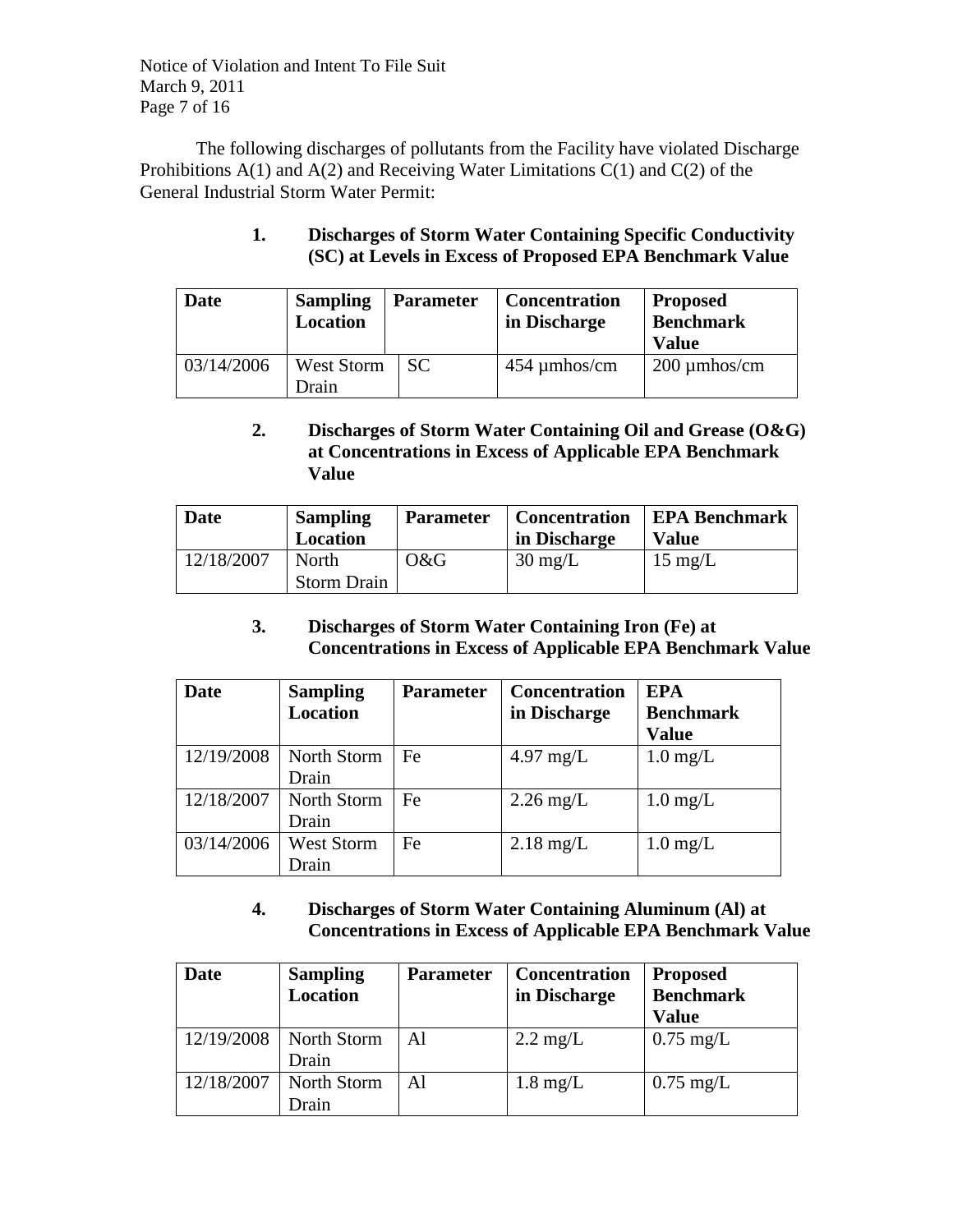| $\vert 03/14/2006 \vert$ West Storm |       | Al | $0.9 \text{ mg/L}$ | $0.75 \text{ mg/L}$ |
|-------------------------------------|-------|----|--------------------|---------------------|
|                                     | Drain |    |                    |                     |

### **5. Discharges of Storm Water Containing Zinc (Zn) at Concentrations in Excess of Applicable EPA Benchmark Value**

| Date       | <b>Sampling</b>    | <b>Parameter</b> | <b>Concentration</b> | <b>EPA Benchmark</b> |
|------------|--------------------|------------------|----------------------|----------------------|
|            | <b>Location</b>    |                  | in Discharge         | <b>Value</b>         |
| 12/19/2008 | <b>North</b>       | Z <sub>n</sub>   | $0.99$ mg/L          | $0.117$ mg/L         |
|            | <b>Storm Drain</b> |                  |                      |                      |
| 12/18/2007 | North              | Zn               | $0.41$ mg/L          | $0.117$ mg/L         |
|            | <b>Storm Drain</b> |                  |                      |                      |
| 03/14/2006 | <b>West Storm</b>  | Zn               | $1.19$ mg/L          | $0.117$ mg/L         |
|            | Drain              |                  |                      |                      |

CSPA's investigation, including its review of SMR's analytical results documenting pollutant levels in the Facility's storm water discharges well in excess of EPA's benchmark values and the State Board's proposed benchmark for specific conductivity, indicates that SMR has not implemented BAT and BCT at the Facility for its discharges of Specific Conductivity (SC), Oil and Grease (O&G), Aluminum (Al), Iron (Fe), Zinc (Zn) and other pollutants, in violation of Effluent Limitation B(3) of the General Permit. SMR was required to have implemented BAT and BCT by no later than October 1, 1992 of the start of its operations. Thus, SMR is discharging polluted storm water associated with its industrial operations without having implemented BAT and BCT.

CSPA is informed and believes that SMR has known that its storm water contains pollutants at levels exceeding EPA Benchmarks and other water quality criteria since at least March 9, 2006. CSPA alleges that such violations also have occurred and will occur on other rain dates, including during every single significant rain event that has occurred since March 9, 2006, and that will occur at the Facility subsequent to the date of this Notice of Violation and Intent to File Suit. Attachment A, attached hereto, sets forth each of the specific rain dates on which CSPA alleges that SMR has discharged storm water containing impermissible levels of Specific Conductivity (SC), Oil and Grease (O&G), Aluminum (Al), Iron (Fe), Zinc (Zn) and other unmonitored pollutants (e.g., Chemical Oxygen Demand) in violation of Discharge Prohibitions A(1) and A(2) and Receiving Water Limitations C(1) and C(2) of the General Permit.

These unlawful discharges from the Facility are ongoing. Each discharge of stormwater containing any pollutants from the Facility without the implementation of BAT/BCT constitutes a separate violation of the General Permit and the Act. Consistent with the five-year statute of limitations applicable to citizen enforcement actions brought pursuant to the federal Clean Water Act, SMR is subject to penalties for violations of the General Permit and the Act since March 9, 2006.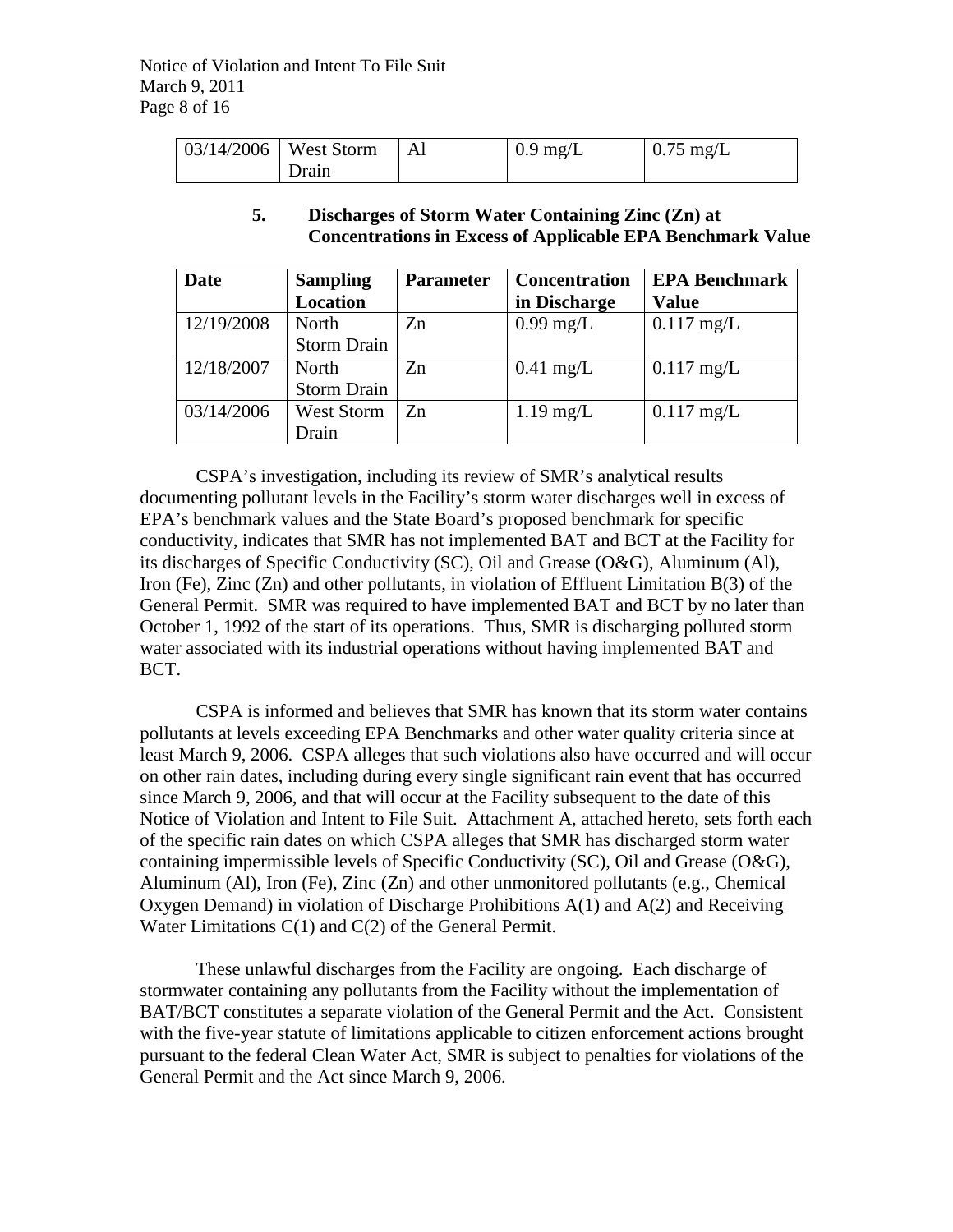Notice of Violation and Intent To File Suit March 9, 2011 Page 9 of 16

## **B. SMR Has Failed to Implement an Adequate Monitoring & Reporting Plan.**

Section B of the General Industrial Storm Water Permit requires that dischargers develop and implement an adequate Monitoring and Reporting Plan by no later than October 1, 1992 or the start of operations. Sections B(3), B(4) and B(7) require that dischargers conduct regularly scheduled visual observations of non-storm water and storm water discharges from the Facility and to record and report such observations to the Regional Board. Section  $B(5)(a)$  of the General Permit requires that dischargers "shall collect storm water samples during the first hour of discharge from (1) the first storm event of the wet season, and (2) at least one other storm event in the wet season. All storm water discharge locations shall be sampled." Section  $B(5)(c)(i)$  further requires that the samples shall be analyzed for total suspended solids, pH, specific conductance, and total organic carbon. Oil and grease may be substituted for total organic carbon. Section  $B(5)(c)(ii)$  of the General Permit further requires dischargers to analyze samples for all "[t]oxic chemicals and other pollutants that are likely to be present in storm water discharges in significant quantities."

Based on its investigation, CSPA is informed and believes that SMR has failed to develop and implement an adequate Monitoring & Reporting Plan. First, based on its review of publicly available documents, CSPA is informed and believes that SMR has failed to collect storm water samples during at least two qualifying storm events (as defined by the General Permit) during each of the past five years. Second, based on its review of publicly available documents, CSPA is informed and believes that SMR has failed to analyze the Facility's storm water discharges for: (1) Chemical Oxygen Demand (also often referred to as COD) as required by Table D of the General Permit; and, (2) "[t]oxic chemicals and other pollutants that are likely to be present" therein during each of the past five years. Each of these failures constitutes a separate and ongoing violation of the General Permit and the Act. Consistent with the five-year statute of limitations applicable to citizen enforcement actions brought pursuant to the federal Clean Water Act, SMR is subject to penalties for violations of the General Industrial Storm Water Permit and the Act since January 18, 2006. These violations are set forth in greater detail below:

## **1. SMR Has Failed to Collect Storm Water Samples from Each Discharge Point During at least Two Rain Events In Each of the Last Five Years.**

Based on its review of publicly available documents, CSPA is informed and believes that SMR has failed to collect at least two storm water samples from all discharge points during qualifying rain events at the Facility during each of the past five years. For example, CSPA notes that while the Annual Report filed by SMR for the Facility for the 2005-2006 Wet Season reported that SMR analyzed samples of storm water discharged during two qualifying storm events that season, upon closer scrutiny it turns out that neither of those storms were qualifying storm events within the meaning of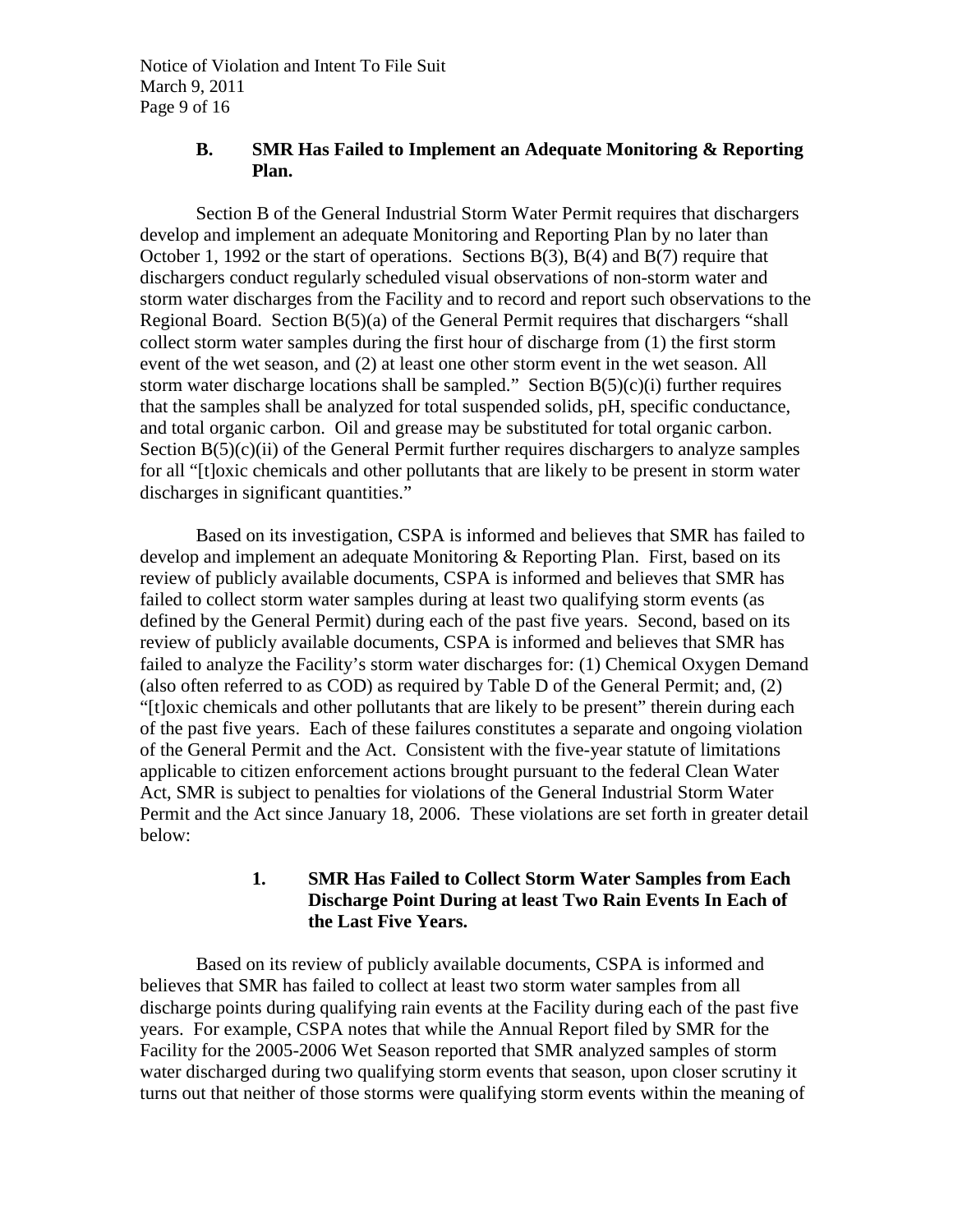Notice of Violation and Intent To File Suit March 9, 2011 Page 10 of 16

the General Permit (discussed further below). Moreover, based on its investigation, CSPA is informed and believes that storm water discharges from the Facility at points other than the two discharge points currently designated by SMR. This failure to adequately monitor storm water discharges constitutes separate and ongoing violations of the General Permit and the Act.

### **2. SMR Has Failed to Analyze Its Storm Water for All Pollutants Required by the General Permit.**

In addition to the standard pollutant parameters for which SMR must analyze the Facility's storm water discharges, Table D of the General Permit additionally requires SMR to analyze such samples for Aluminum, Chemical Oxygen Demand, Copper, Iron, Lead and Zinc. Notably, SMR has completely failed to analyze the Facility's samples of storm water discharges for Chemical Oxygen Demand as required by the General Permit for the last five (5) Wet Seasons (i.e., 2005-2006 Wet Season; 2006-2007 Wet Season; 2007-2008 Wet Season; 2008-2009 Wet Season; and, 2009-2010 Wet Season). However, CSPA notes that publicly available documents filed at the Regional Board reveal that at least back in the 2001-2002 Wet Season SMR analyzed its samples of discharged storm water for COD as reported in its 2001-2002 Annual Report. This demonstrates that SMR is fully aware of the fact that Table D of the General Permit requires it to analyze its storm water samples for COD.

Further, based on its investigation, CSPA is informed and believes that SMR has failed to monitor for other pollutants likely to be present in storm water discharges in significant quantities. SMR's failure to monitor these pollutants extends back to at least March 9, 2006. SMR's failure to monitor these mandatory parameters has caused and continues to cause multiple separate and ongoing violations of the General Permit and the Act.

## **3. SMR Is Subject to Penalties for Its Failure to Implement an Adequate Monitoring & Reporting Plan Since March 9, 2006.**

CSPA is informed and believes that available documents demonstrate SMR's consistent and ongoing failure to implement an adequate Monitoring Reporting Plan in violation of Section B of the General Permit. For example, while in its 2008-2009 Annual Report SMR reported having collected samples of storm water discharged during two qualifying storm events, the copy of the report on file at the Regional Board only includes a lab report with sampling data for one storm. Additionally, in its 2006-2007 Annual Report, SMR reported that the reason it had not collected samples of storm water discharged from the Facility during any qualifying storm events that Wet Season was because "no storm events fell" on the Facility during operating hours. However, CSPA's review of publicly available rain data reveals this assertion to be demonstrably false (discussed further below).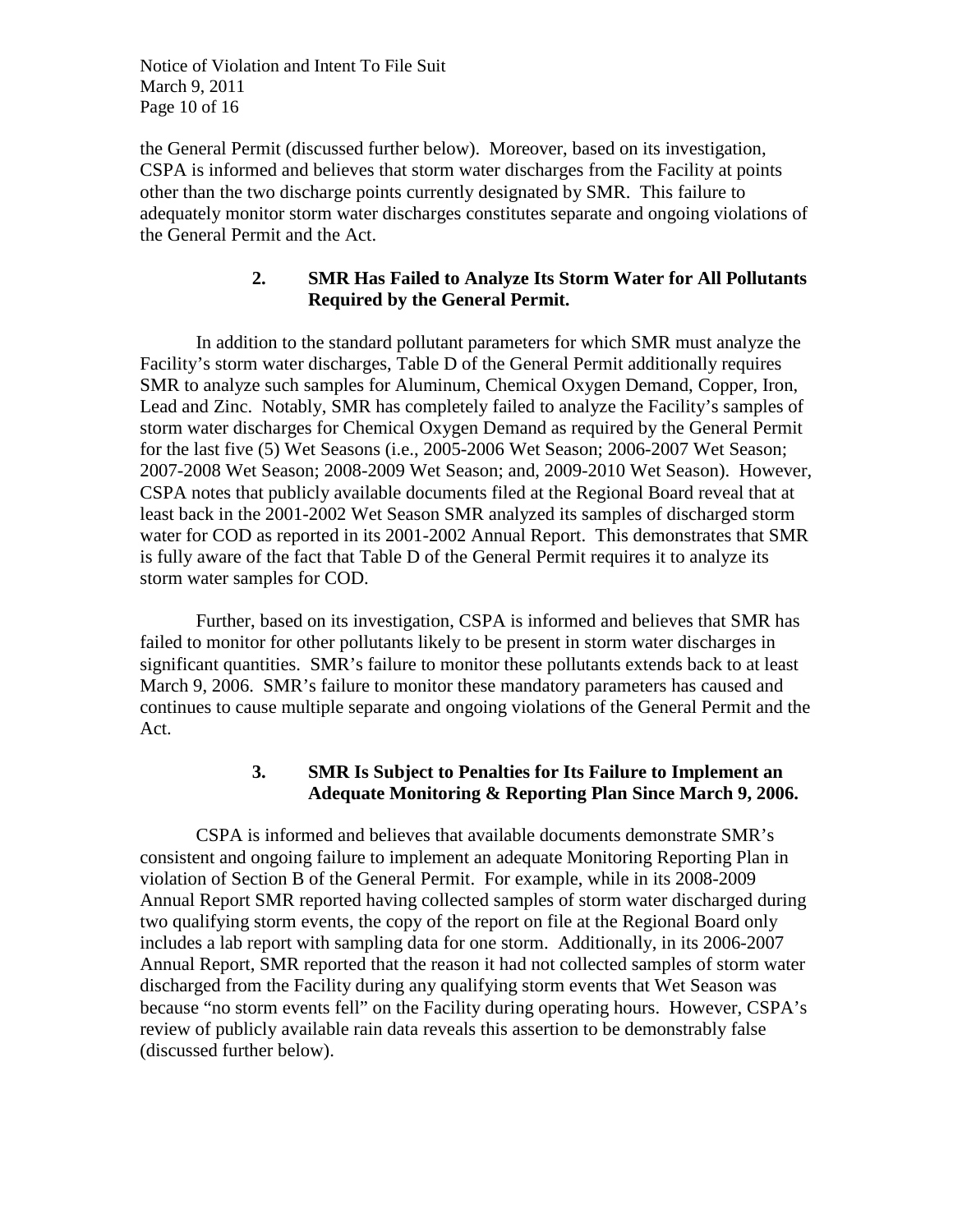Notice of Violation and Intent To File Suit March 9, 2011 Page 11 of 16

Accordingly, consistent with the five-year statute of limitations applicable to citizen enforcement actions brought pursuant to the federal Clean Water Act, SMR is subject to penalties for these violations of the General Permit and the Act since March 9, 2006.

### **C. SMR Has Failed to Implement BAT and BCT**.

Effluent Limitation B(3) of the General Permit requires dischargers to reduce or prevent pollutants in their storm water discharges through implementation of BAT for toxic and nonconventional pollutants and BCT for conventional pollutants. BAT and BCT include both nonstructural and structural measures. General Permit, Section A(8). CSPA's investigation indicates that SMR has not implemented BAT and BCT at the Facility for its discharges of Specific Conductivity (SC), Oil and Grease (O&G), Aluminum (Al), Iron (Fe), Zinc (Zn) and other unmonitored pollutants (e.g., Chemical Oxygen Demand) in violation of Effluent Limitation B(3) of the General Permit.

To meet the BAT/BCT requirement of the General Permit, SMR must evaluate all pollutant sources at the Facility and implement the best structural and non-structural management practices economically achievable to reduce or prevent the discharge of pollutants from the Facility. Based on the limited information available regarding the internal structure of the Facility, CSPA believes that at a minimum SMR must improve its housekeeping practices, store materials that act as pollutant sources under cover or in contained areas, treat storm water to reduce pollutants before discharge (e.g., with filters or treatment boxes), and/or prevent storm water discharge altogether. SMR has failed to adequately implement such measures.

SMR was required to have implemented BAT and BCT by no later than October 1, 1992. Therefore, SMR has been in continuous violation of the BAT and BCT requirements every day since October 1, 1992, and will continue to be in violation every day that it fails to implement BAT and BCT. SMR is subject to penalties for violations of the General Permit and the Act occurring since March 9, 2006.

### **D. SMR Has Failed to Develop and Implement an Adequate Storm Water Pollution Prevention Plan.**

Section A(1) and Provision E(2) of the General Permit require dischargers of storm water associated with industrial activity to develop, implement, and update an adequate storm water pollution prevention plan ("SWPPP") no later than October 1, 1992. Section A(1) and Provision E(2) requires dischargers who submitted an NOI pursuant to Water Quality Order No. 97-03-DWQ to continue following their existing SWPPP and implement any necessary revisions to their SWPPP in a timely manner, but in any case, no later than August 1, 1997.

The SWPPP must, among other requirements, identify and evaluate sources of pollutants associated with industrial activities that may affect the quality of storm and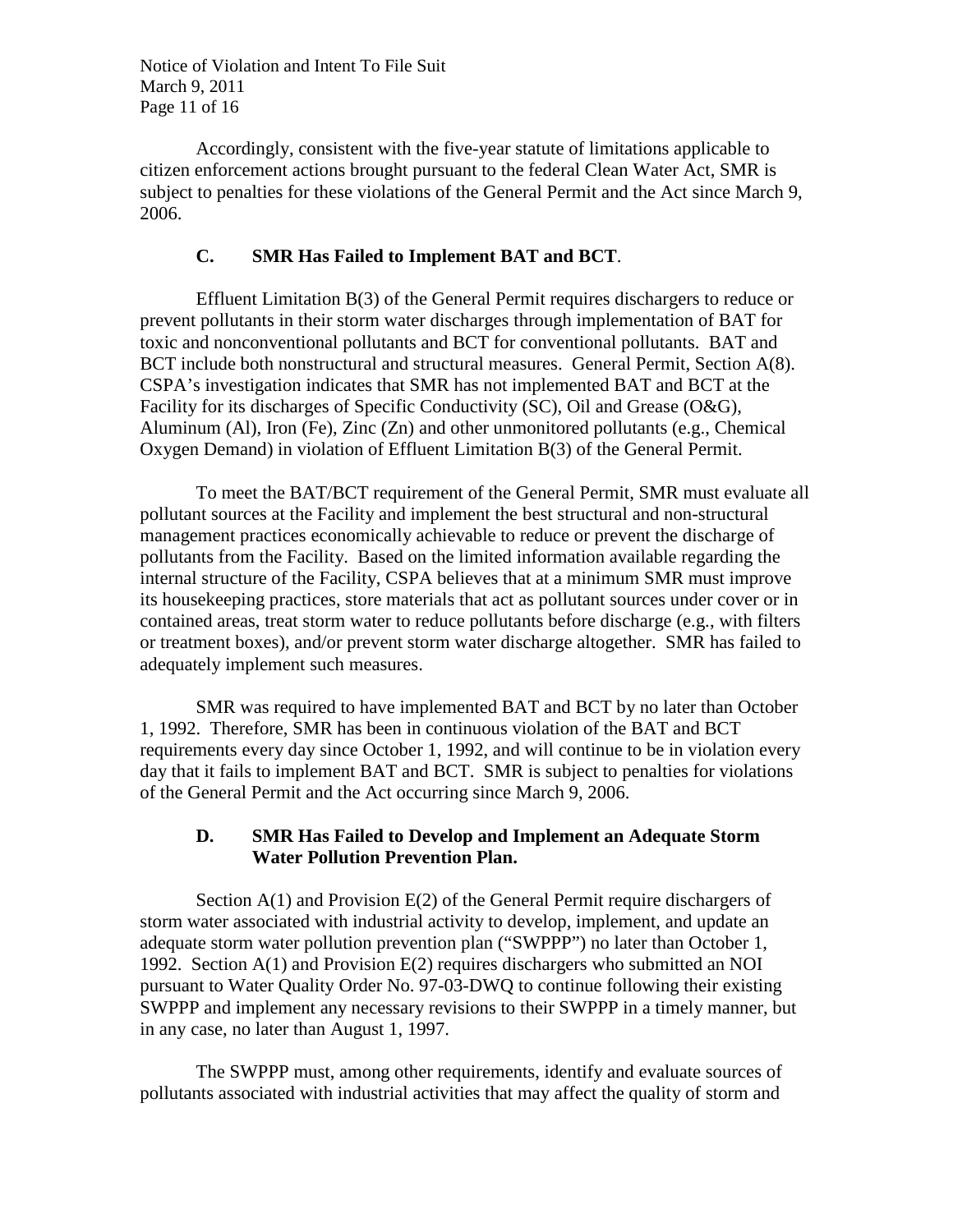Notice of Violation and Intent To File Suit March 9, 2011 Page 12 of 16

non-storm water discharges from the facility and identify and implement site-specific best management practices ("BMPs") to reduce or prevent pollutants associated with industrial activities in storm water and authorized non-storm water discharges (General Permit, Section A(2)). The SWPPP must also include BMPs that achieve BAT and BCT (Effluent Limitation B(3)). The SWPPP must include: a description of individuals and their responsibilities for developing and implementing the SWPPP (General Permit, Section  $A(3)$ ; a site map showing the facility boundaries, storm water drainage areas with flow pattern and nearby water bodies, the location of the storm water collection, conveyance and discharge system, structural control measures, impervious areas, areas of actual and potential pollutant contact, and areas of industrial activity (General Permit, Section A(4)); a list of significant materials handled and stored at the site (General Permit, Section A(5)); a description of potential pollutant sources including industrial processes, material handling and storage areas, dust and particulate generating activities, a description of significant spills and leaks, a list of all non-storm water discharges and their sources, and a description of locations where soil erosion may occur (General Permit, Section A(6)).

The SWPPP also must include an assessment of potential pollutant sources at the Facility and a description of the BMPs to be implemented at the Facility that will reduce or prevent pollutants in storm water discharges and authorized non-storm water discharges, including structural BMPs where non-structural BMPs are not effective (General Permit, Section  $A(7)$ , (8)). The SWPPP must be evaluated to ensure effectiveness and must be revised where necessary (General Permit, Section A(9),(10)). Receiving Water Limitation C(3) of the Order requires that dischargers submit a report to the appropriate Regional Water Board that describes the BMPs that are currently being implemented and additional BMPs that will be implemented to prevent or reduce the discharge of any pollutants causing or contributing to the exceedance of water quality standards.

CSPA's investigation and review of available documents regarding conditions at the Facility indicate that SMR has been operating with an inadequately developed or implemented SWPPP in violation of the requirements set forth above. SMR has failed to evaluate the effectiveness of its BMPs and to revise its SWPPP as necessary. Accordingly, SMR has been in continuous violation of Section A(1) and Provision E(2) of the General Permit every day since October 1, 1992, and will continue to be in violation every day that it fails to develop and implement an effective SWPPP. SMR is subject to penalties for violations of the Order and the Act occurring since March 9, 2006.

## **E. SMR Has Failed to Address Discharges Contributing to Exceedances of Water Quality Standards.**

Receiving Water Limitation  $C(3)$  requires a discharger to prepare and submit a report to the Regional Board describing changes it will make to its current BMPs in order to prevent or reduce the discharge of any pollutant in its storm water discharges that is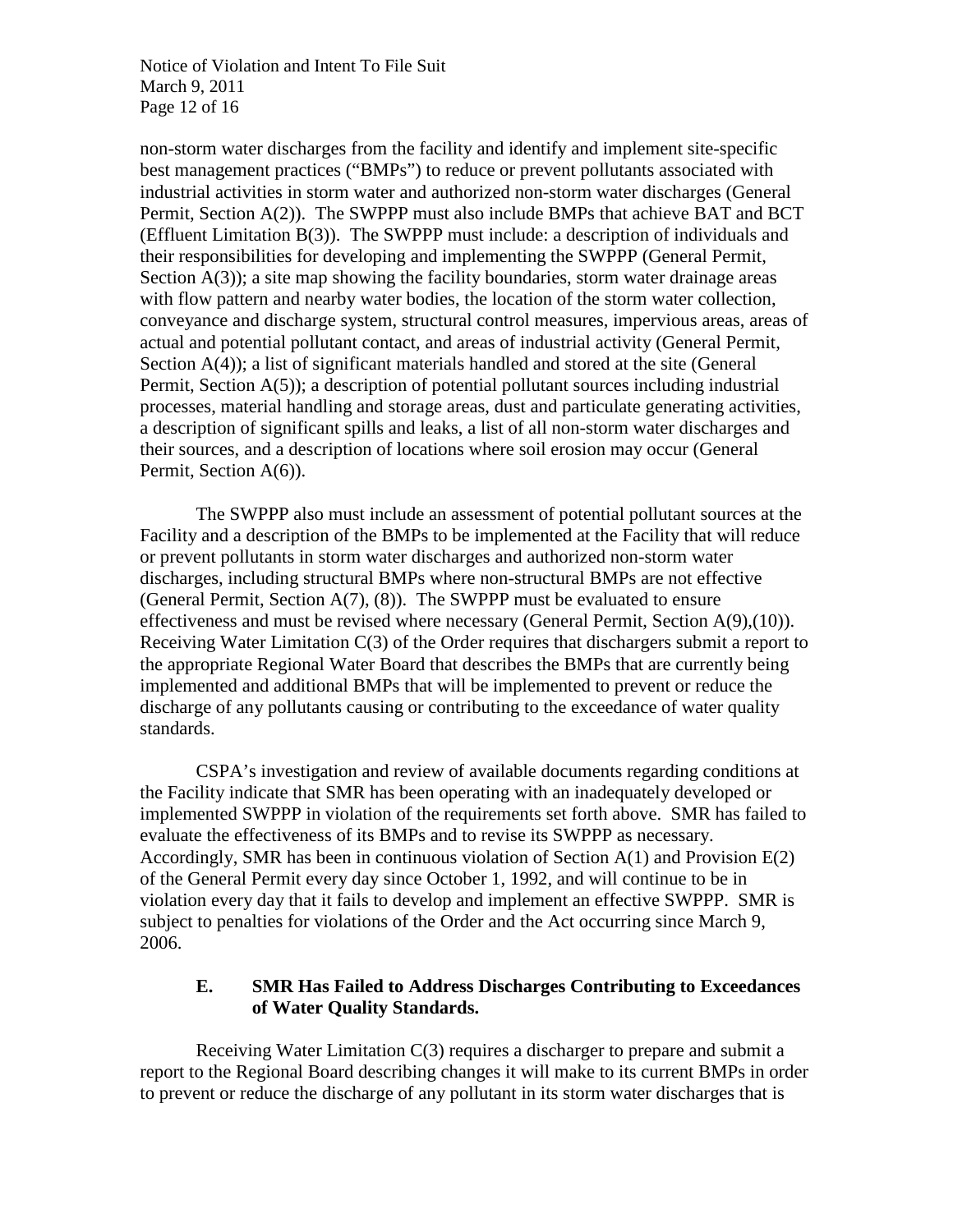Notice of Violation and Intent To File Suit March 9, 2011 Page 13 of 16

causing or contributing to an exceedance of water quality standards. Once approved by the Regional Board, the additional BMPs must be incorporated into the Facility's SWPPP. The report must be submitted to the Regional Board no later than 60-days from the date the discharger first learns that its discharge is causing or contributing to an exceedance of an applicable water quality standard. Receiving Water Limitation C(4)(a). Section C(11)(d) of the Permit's Standard Provisions also requires dischargers to report any noncompliance. *See also* Provision E(6). Lastly, Section A(9) of the Permit requires an annual evaluation of storm water controls including the preparation of an evaluation report and implementation of any additional measures in the SWPPP to respond to the monitoring results and other inspection activities.

As indicated above, SMR is discharging elevated levels of Specific Conductivity (SC), Oil and Grease (O&G), Aluminum (Al), Iron (Fe), Zinc (Zn) and other unmonitored pollutants (e.g., Chemical Oxygen Demand) that are causing or contributing to exceedances of applicable water quality standards. For each of these pollutant exceedances, SMR was required to submit a report pursuant to Receiving Water Limitation  $C(4)(a)$  within 60-days of becoming aware of levels in its storm water exceeding the EPA Benchmarks and applicable water quality standards.

Based on CSPA's review of available documents, SMR was aware of high levels of these pollutants prior to March 9, 2006. Likewise, SMR has generally failed to file reports describing its noncompliance with the General Permit in violation of Section  $C(11)(d)$ . Lastly, the SWPPP and accompanying BMPs do not appear to have been altered as a result of the annual evaluation required by Section A(9). SMR has been in continuous violation of Receiving Water Limitation  $C(4)(a)$  and Sections  $C(11)(d)$  and A(9) of the General Permit every day since March 9, 2006, and will continue to be in violation every day it fails to prepare and submit the requisite reports, receives approval from the Regional Board and amends its SWPPP to include approved BMPs. SMR is subject to penalties for violations of the General Permit and the Act occurring since March 9, 2006.

### **F. SMR Has Failed to File Timely, True and Correct Reports.**

Section B(14) of the General Permit requires dischargers to submit an Annual Report by July 1st of each year to the executive officer of the relevant Regional Board. The Annual Report must be signed and certified by an appropriate corporate officer. General Permit, Sections B(14), C(9), (10). Section A(9)(d) of the General Permit requires the discharger to include in their annual report an evaluation of their storm water controls, including certifying compliance with the General Industrial Storm Water Permit. *See also* General Permit, Sections C(9) and (10) and B(14).

CSPA's investigation indicates that SMR has signed and submitted incomplete Annual Reports and purported to comply with the General Permit despite significant noncompliance at the Facility. For example, the 2005-2006 Annual Report filed by SMR for the Facility reports that (1) SMR collected samples of storm water discharged from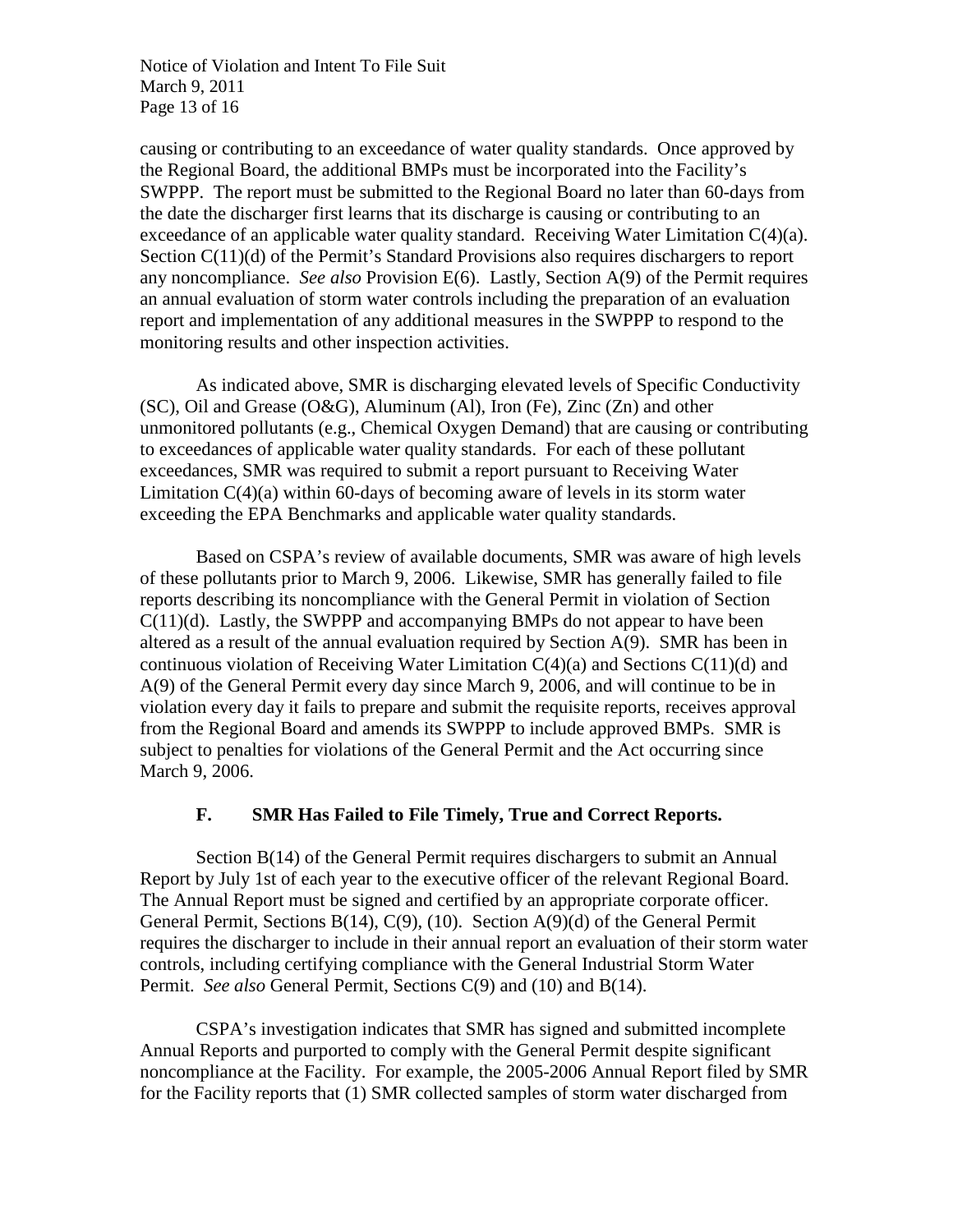Notice of Violation and Intent To File Suit March 9, 2011 Page 14 of 16

the Facility from the first storm event of the Wet Season that produced a discharge during scheduled facility operating hours and (2) that the first storm event of the Wet Season that produced a discharge during scheduled facility operating hours occurred on March 2, 2006. However, based on CSPA's review of publicly available rainfall data, CSPA believes it cannot possibly be true that March 2, 2006 was the first storm event of the 2005-2006 Wet Season that produced a storm water discharge during scheduled facility operating hours. To wit, while publicly available rainfall data for the area indicates that on March 2, 2006, 0.14" of rain fell on the Facility, that same data indicates that on Tuesday, November 8, 2005, when 0.5" of rain was recorded as having fallen on the Facility, i.e., the actual first qualifying storm event of that season. Further calling the validity of the March  $2<sup>nd</sup>$  storm into question as a qualifying storm event, let alone the first one of the season, is the fact that publicly available rainfall data demonstrates that storm water discharged from the Facility on February 28, 2010, i.e., less than three days prior to the March  $2<sup>nd</sup>$  storm. The General Permit defines a qualifying storm event as one where storm water discharges from the facility during its operating hours on a date preceded by at least three (3) working days without storm water discharge.

Here, assuming that 0.14" of rainfall is enough to generate a storm water discharge at the Facility then there would have been storm water discharging from the Facility less than three days before the date of the reported "First Storm Event" thereby rendering March 2, 2010 a non-qualifying storm event. Furthermore, assuming again that 0.14" of rain is enough to generate a storm water discharge at the Facility, March 2, 2010 was not the first qualifying storm event of the 2007-2008 Wet Season. That distinction belongs to Tuesday, November 8, 2005, when 0.5" of rain fell on the Facility following at least three days without rain.

Similarly, the storm event that occurred at the Facility on March 14, 2006 was not a qualifying storm event because the day prior, on March 13, 2006, 0.66" of rain fell on the Facility, likely resulting in the discharge of storm water therefrom.

Finally, perhaps the most egregious example of SMR's demonstrated tendency to file false reports is found in its 2006-2007 Annual Report. As discussed above, in its 2006-2007 Annual Report, SMR reported that the reason it had not collected samples of storm water discharged from the Facility during any qualifying storm events that Wet Season was because "no storm events fell" on the Facility during operating hours. However, CSPA's review of publicly available rain data reveals that, not only was there at least one qualifying storm event that fell on the Facility during the 2006-2007 Wet Season, the Facility was in fact subjected to at least eleven (11) such qualifying storm events during that Wet Season.

These are only a few examples of how SMR has failed to file completely true and accurate reports. As indicated above, SMR has failed to comply with the Permit and the Act consistently for at least the past five years; therefore, SMR has violated Sections  $A(9)(d)$ ,  $B(14)$  and  $C(9)$  & (10) of the Permit every time SMR submitted an incomplete or incorrect annual report that falsely certified compliance with the Act in the past years.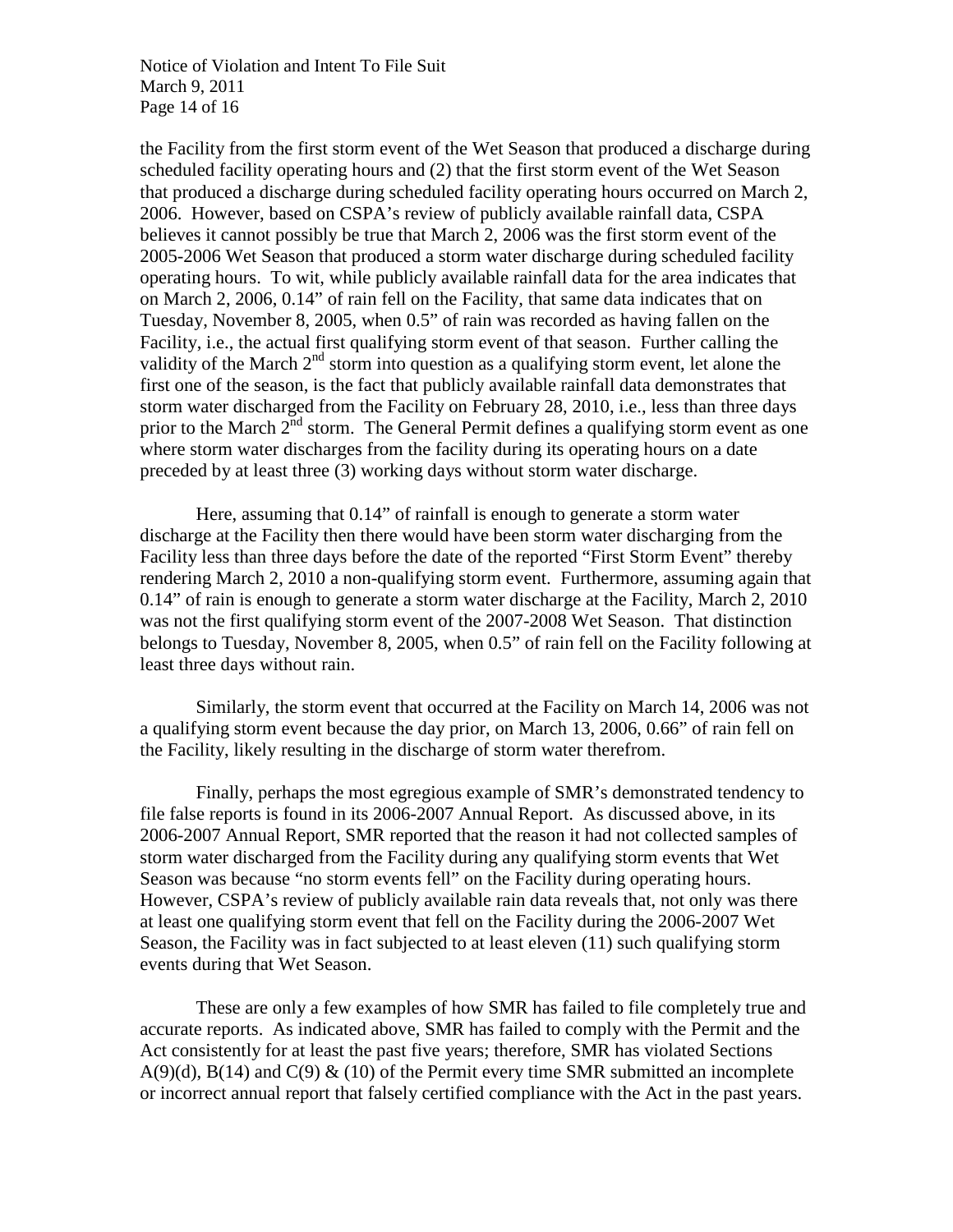Notice of Violation and Intent To File Suit March 9, 2011 Page 15 of 16

SMR's failure to submit true and complete reports constitutes continuous and ongoing violations of the Permit and the Act. SMR is subject to penalties for violations of Section (C) of the General Permit and the Act occurring since March 9, 2006.

## **IV. Persons Responsible for the Violations.**

CSPA puts Stockton Recycling, Inc. dba Stockton Metals Recycling, Fred "Freddie" Espino and James "Jamie" Williams on notice that they are the persons responsible for the violations described above. If additional persons are subsequently identified as also being responsible for the violations set forth above, CSPA puts Stockton Recycling, Inc. dba Stockton Recycling & Transfer Station, Fred "Freddie" Espino and James "Jamie" Williams on notice that it intends to include those persons in this action.

## **V. Name and Address of Noticing Party.**

Our name, address and telephone number is as follows: California Sportfishing Protection Alliance, Bill Jennings, Executive Director; 3536 Rainier Avenue, Stockton, CA 95204; Phone: (209) 464-5067.

## **VI. Counsel.**

CSPA has retained legal counsel to represent it in this matter. Please direct all communications to:

Andrew L. Packard Erik M. Roper Law Offices of Andrew L. Packard 100 Petaluma Boulevard, Suite 301 Petaluma, CA 94952 Tel. (707) 763-7227 Fax. (707) 763-9227 E-mail: Andrew@PackardLawOffices.com Erik@PackardLawOffices.com

And to:

Robert J. Tuerck Jackson & Tuerck P.O. Box 148 429 W. Main Street, Suite C Quincy, CA 95971 Tel: 530-283-0406 Fax: 530-283-0416 E-mail:Bob@JacksonTuerck.com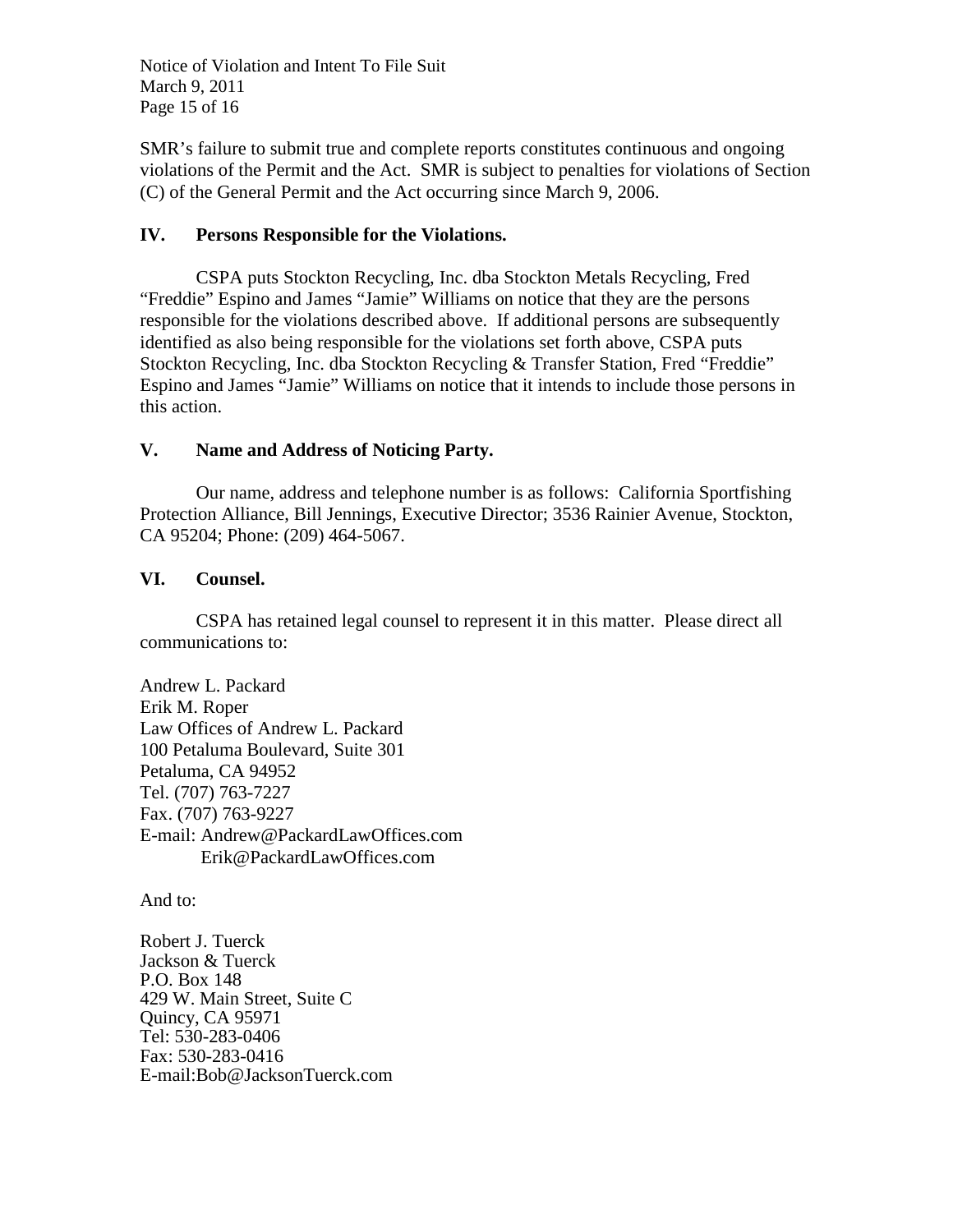Notice of Violation and Intent To File Suit March 9, 2011 Page 16 of 16

### **VII. Penalties.**

Pursuant to Section 309(d) of the Act (33 U.S.C. § 1319(d)) and the Adjustment of Civil Monetary Penalties for Inflation (40 C.F.R. § 19.4) each separate violation of the Act subjects Stockton Recycling, Inc. dba Stockton Metals Recycling, Fred "Freddie" Espino and James "Jamie" Williams to a penalty of up to \$32,500 per day per violation for all violations occurring after March 15, 2004, and \$37,500 per day per violation for all violations occurring after January 12, 2009, during the period commencing five years prior to the date of this Notice of Violations and Intent to File Suit. In addition to civil penalties, CSPA will seek injunctive relief preventing further violations of the Act pursuant to Sections 505(a) and (d) (33 U.S.C. §1365(a) and (d)) and such other relief as permitted by law. Lastly, Section 505(d) of the Act (33 U.S.C. § 1365(d)), permits prevailing parties to recover costs and fees, including attorneys' fees.

CSPA believes this Notice of Violations and Intent to File Suit sufficiently states grounds for filing suit. We intend to file a citizen suit under Section 505(a) of the Act against Stockton Recycling, Inc. and its agents for the above-referenced violations upon the expiration of the 60-day notice period. If you wish to pursue remedies in the absence of litigation, we suggest that you initiate those discussions within the next 20 days so that they may be completed before the end of the 60-day notice period. We do not intend to delay the filing of a complaint in federal court if discussions are continuing when that period ends.

Sincerely,

Bill Jennings, Executive Director California Sportfishing Protection Alliance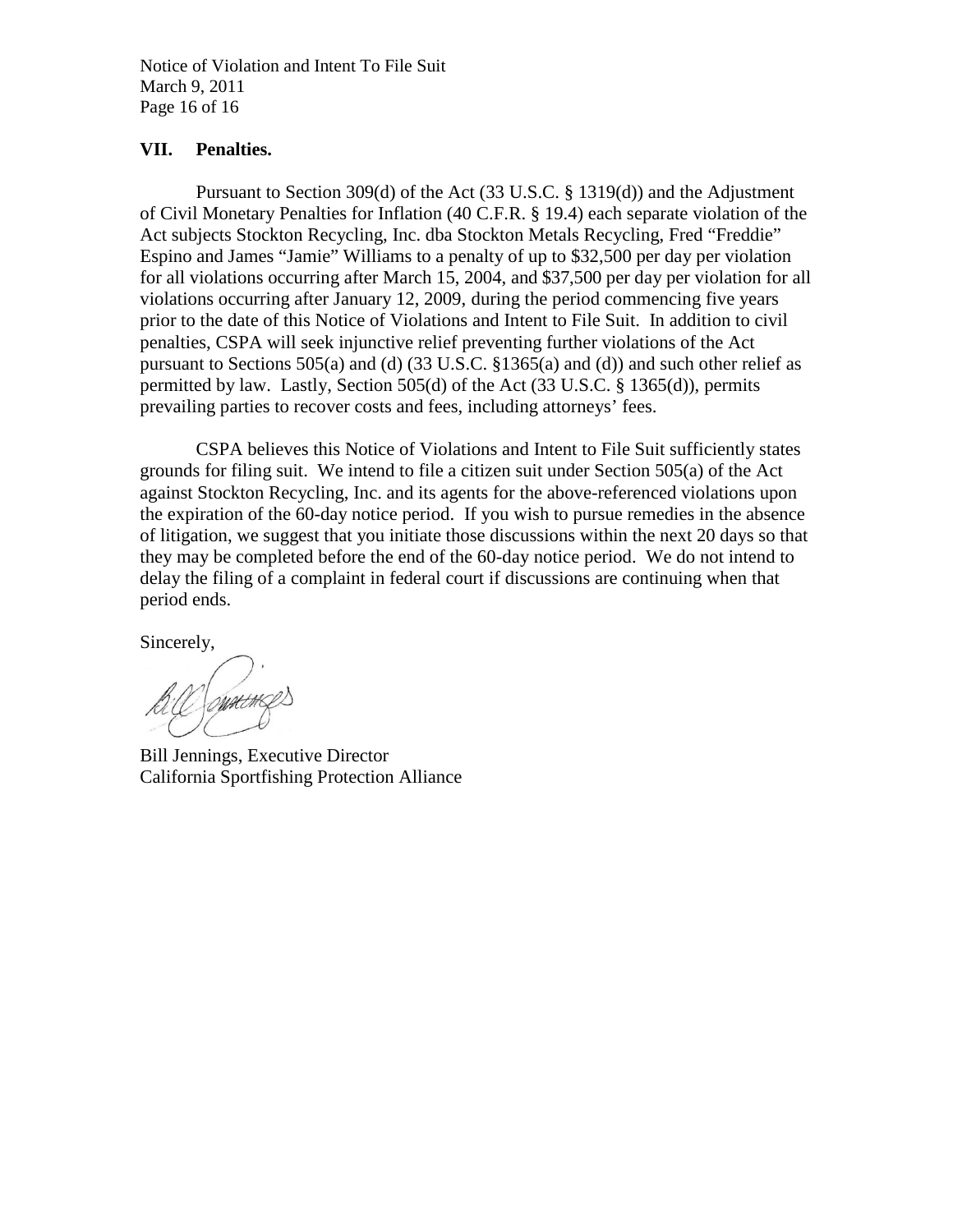#### **SERVICE LIST**

Lisa Jackson, Administrator U.S. Environmental Protection Agency 1200 Pennsylvania Avenue, N.W. Washington, D.C. 20460

Jared Blumenfeld Administrator, U.S. EPA – Region 9 75 Hawthorne Street San Francisco, CA, 94105

Eric Holder U.S. Attorney General U.S. Department of Justice 950 Pennsylvania Avenue, N.W. Washington, DC 20530-0001

Dorothy R. Rice, Executive Director State Water Resources Control Board 1001 I Street Sacramento, CA 95814 P.O. Box 100 Sacramento, CA 95812-0100

Pamela Creedon, Executive Officer Regional Water Quality Control Board Central Valley Region 11020 Sun Center Drive #200 Rancho Cordova, CA 95670-6114